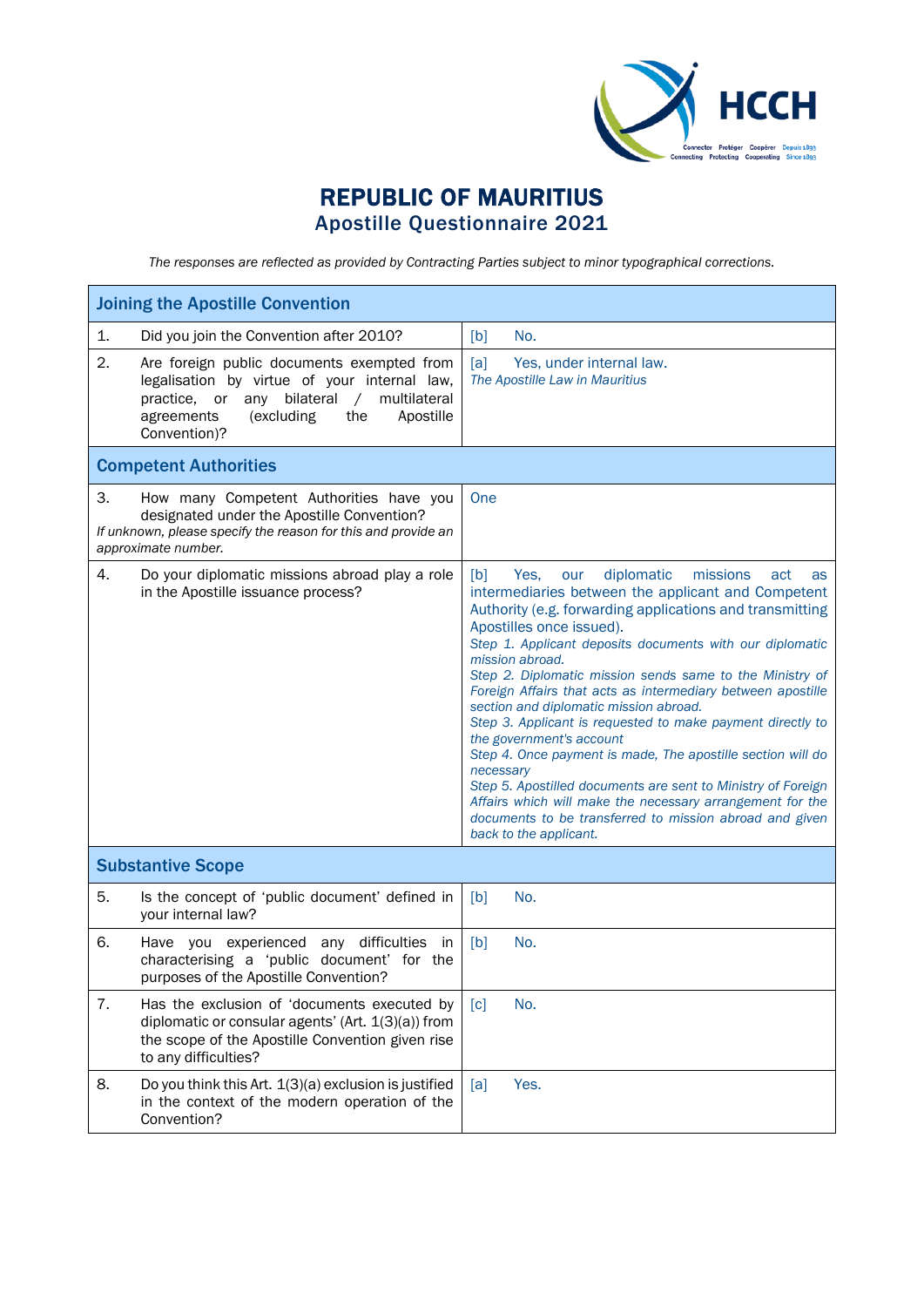| 9.  | Has the exclusion of 'administrative documents<br>dealing directly with commercial or customs<br>operations' (Art. $1(3)(b)$ ) from the scope of the<br>Convention given<br>Apostille<br>rise<br>to<br>any<br>difficulties? | No.<br>$\lceil c \rceil$                                                                                                            |                                                                                                      |                               |        |
|-----|-----------------------------------------------------------------------------------------------------------------------------------------------------------------------------------------------------------------------------|-------------------------------------------------------------------------------------------------------------------------------------|------------------------------------------------------------------------------------------------------|-------------------------------|--------|
| 10. | Do you think this Art. 1(3)(b) exclusion is justified<br>in the context of the modern operation of the<br>Convention?                                                                                                       | Yes.<br>[a]                                                                                                                         |                                                                                                      |                               |        |
| 11. | Do you issue (outgoing) or accept (incoming)<br>Apostilles for any of the following categories of<br>document?                                                                                                              |                                                                                                                                     |                                                                                                      | <b>Issue</b>                  | Accept |
|     |                                                                                                                                                                                                                             | Certificates of origin                                                                                                              |                                                                                                      |                               |        |
|     |                                                                                                                                                                                                                             |                                                                                                                                     |                                                                                                      |                               |        |
|     |                                                                                                                                                                                                                             |                                                                                                                                     | Import licences                                                                                      |                               |        |
|     |                                                                                                                                                                                                                             |                                                                                                                                     | Health and safety certificates<br>issued by the relevant<br>government authorities or<br>agencies    | X                             |        |
|     |                                                                                                                                                                                                                             |                                                                                                                                     | Certificates of products<br>registration                                                             | X                             |        |
|     |                                                                                                                                                                                                                             |                                                                                                                                     | Certificates of conformity                                                                           |                               |        |
|     |                                                                                                                                                                                                                             | End user certificates<br>(i.e. documents certifying that the<br>buyer is the end user of acquired                                   | X                                                                                                    |                               |        |
|     |                                                                                                                                                                                                                             |                                                                                                                                     | Commercial invoices                                                                                  | X                             |        |
|     | <b>Apostille Process</b>                                                                                                                                                                                                    |                                                                                                                                     |                                                                                                      |                               |        |
|     | <b>Certification of Public Documents</b>                                                                                                                                                                                    |                                                                                                                                     |                                                                                                      |                               |        |
| 12. | Do any of your public documents require some<br>other intermediate certification before the<br>issuance of an Apostille?                                                                                                    | [a]                                                                                                                                 | Yes, an intermediate certification is required for<br>some categories of public documents.           |                               |        |
|     | For Parties that answered yes to Q12.<br>12.1. What categories of public document require                                                                                                                                   | Category of public<br>document                                                                                                      |                                                                                                      | Why certification is required |        |
|     | intermediate certification and why?                                                                                                                                                                                         | Foreign<br><b>Documents</b>                                                                                                         | The Apostille Section only<br>recognizes the signature and<br>stamp of local institutions            |                               |        |
|     |                                                                                                                                                                                                                             | <b>Notarial</b><br><b>The Apostille Section</b><br>acknowledges the signature and<br><b>Documents</b><br>stamp of the Supreme Court |                                                                                                      |                               |        |
|     |                                                                                                                                                                                                                             | <b>Medical</b><br><b>Documents</b><br>(Issued by<br><b>Private Medical</b><br>Practitioners)                                        | The Apostille Section only<br>recognizes the signature and<br>stamp of a governmental<br>institution |                               |        |
|     | <b>Requesting an Apostille (Outgoing)</b>                                                                                                                                                                                   |                                                                                                                                     |                                                                                                      |                               |        |
| 13. | How can an Apostille be requested?                                                                                                                                                                                          | [a]<br>In person.                                                                                                                   |                                                                                                      |                               | X      |
|     |                                                                                                                                                                                                                             | [b]<br>By post.                                                                                                                     |                                                                                                      |                               |        |
|     |                                                                                                                                                                                                                             | [c]<br>By email.                                                                                                                    |                                                                                                      |                               |        |
|     |                                                                                                                                                                                                                             | Through a website.<br>[d]                                                                                                           |                                                                                                      |                               |        |
|     |                                                                                                                                                                                                                             | Other.<br>[e]                                                                                                                       |                                                                                                      |                               |        |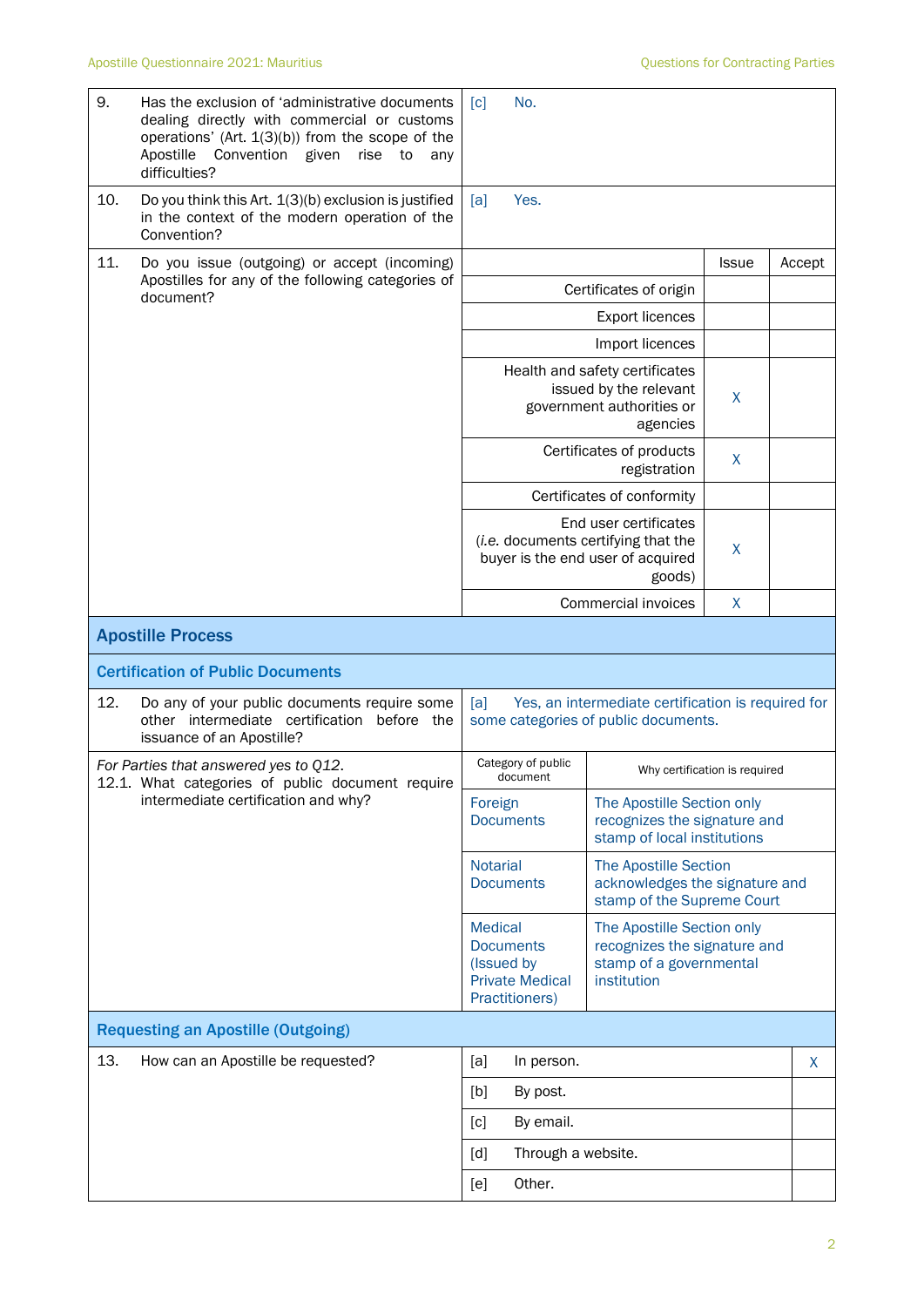| 14. | When issuing an Apostille, do you enquire about<br>the State of destination?                                                                                                                                                                  | $\lceil d \rceil$<br>No.                                                                                                                                                                                                                                                                                                                                                                                                                                                                                                          |                                                                                                                            |                      |   |
|-----|-----------------------------------------------------------------------------------------------------------------------------------------------------------------------------------------------------------------------------------------------|-----------------------------------------------------------------------------------------------------------------------------------------------------------------------------------------------------------------------------------------------------------------------------------------------------------------------------------------------------------------------------------------------------------------------------------------------------------------------------------------------------------------------------------|----------------------------------------------------------------------------------------------------------------------------|----------------------|---|
| 15. | How long does it take for an Apostille to be<br>issued?                                                                                                                                                                                       | In-person request<br>(paper Apostille)                                                                                                                                                                                                                                                                                                                                                                                                                                                                                            | Other requests<br>(from the time of<br>receipt) (paper<br>Apostille)                                                       | e-Apostille requests |   |
|     |                                                                                                                                                                                                                                               | On the following<br>working day                                                                                                                                                                                                                                                                                                                                                                                                                                                                                                   |                                                                                                                            |                      |   |
| 16. | Does your Competent Authority impose a fee for<br>issuing an Apostille?                                                                                                                                                                       | Yes, but the price is dependent on, for example,<br>[b]<br>the category of public document(s), the Competent<br>Authority, or the type of application.<br>Documents for personal use deposited by Mauritian Citizens<br>(birth certificate, Affidavit, etc.) Rs100<br>Documents for personal use deposited by Foreigners (birth<br>certificate, Affidavit, etc.) Rs500<br>Documents Issued by the Supreme Court (Power Of<br>Attorney, etc.) Rs500<br>Company Documents (Resolutions, Certificate of<br>Incorporation etc.) Rs500 |                                                                                                                            |                      |   |
|     | <b>Issuing an Apostille (Outgoing)</b>                                                                                                                                                                                                        |                                                                                                                                                                                                                                                                                                                                                                                                                                                                                                                                   |                                                                                                                            |                      |   |
| 17. | How is the origin of a public document verified<br>for the purpose of issuing an Apostille (i.e.<br>verification of the authenticity of the signature,<br>the capacity of the signer, and the identity of the<br>seal / stamp (Art. $5(2)$ )? | [a]<br>Τij<br>seals / stamps.                                                                                                                                                                                                                                                                                                                                                                                                                                                                                                     | Single Competent Authority.<br>A paper-based database of sample signatures /                                               |                      |   |
| 18. | How does a Competent Authority address<br>situations where it is unable to verify the origin<br>of the public document?                                                                                                                       | The Competent Authority will contact the issuing<br>[b]<br>authority to confirm authenticity but will not issue the<br>Apostille until the new signature, stamp or seal is added<br>to the database.                                                                                                                                                                                                                                                                                                                              |                                                                                                                            |                      |   |
| 19. | In what language(s) are the 10 standard items<br>of your Apostilles available?                                                                                                                                                                | [b]<br>In two languages.<br>In English and French                                                                                                                                                                                                                                                                                                                                                                                                                                                                                 |                                                                                                                            |                      |   |
| 20. | In what language(s) are the blank fields of your<br>Apostilles filled in?                                                                                                                                                                     | [a]<br>In one language.<br>In English or French                                                                                                                                                                                                                                                                                                                                                                                                                                                                                   |                                                                                                                            |                      |   |
| 21. | How are the blank fields of your Apostilles filled<br>in?                                                                                                                                                                                     | [a]<br>By hand.                                                                                                                                                                                                                                                                                                                                                                                                                                                                                                                   |                                                                                                                            |                      |   |
|     | <b>Apostille Registers</b>                                                                                                                                                                                                                    |                                                                                                                                                                                                                                                                                                                                                                                                                                                                                                                                   |                                                                                                                            |                      |   |
| 22. | How is your Apostille register, required by<br>Article 7, maintained?                                                                                                                                                                         | [a]<br>Paper form.<br>[iii]                                                                                                                                                                                                                                                                                                                                                                                                                                                                                                       | Single Competent Authority.                                                                                                |                      |   |
| 23. | What particulars are contained in your Apostille<br>register?                                                                                                                                                                                 | [a]<br>(required).                                                                                                                                                                                                                                                                                                                                                                                                                                                                                                                | Number and date of the Apostille                                                                                           |                      | X |
|     |                                                                                                                                                                                                                                               | [b]<br>(required).                                                                                                                                                                                                                                                                                                                                                                                                                                                                                                                | Name and capacity of the person signing<br>the document and $/$ or the name of<br>authority whose seal or stamp is affixed |                      |   |
|     |                                                                                                                                                                                                                                               | [c]<br>document.                                                                                                                                                                                                                                                                                                                                                                                                                                                                                                                  | Name and / or type of underlying                                                                                           |                      | X |
|     |                                                                                                                                                                                                                                               | [d]<br>document.                                                                                                                                                                                                                                                                                                                                                                                                                                                                                                                  | Description of the contents of underlying                                                                                  |                      | X |
|     |                                                                                                                                                                                                                                               | [e]                                                                                                                                                                                                                                                                                                                                                                                                                                                                                                                               | Name of the applicant.                                                                                                     |                      | X |
|     |                                                                                                                                                                                                                                               | $[f] % \begin{center} % \includegraphics[width=\linewidth]{imagesSupplemental_3.png} % \end{center} % \caption { % Our method can be used for the use of the image. % Note that the \emph{Left:} \label{fig:case} \vspace{-1em} % \label{fig:case} %$                                                                                                                                                                                                                                                                             | State of destination.                                                                                                      |                      |   |
|     |                                                                                                                                                                                                                                               | [g]                                                                                                                                                                                                                                                                                                                                                                                                                                                                                                                               | Copy of the Apostille.                                                                                                     |                      |   |
|     |                                                                                                                                                                                                                                               | [h]                                                                                                                                                                                                                                                                                                                                                                                                                                                                                                                               | Copy of the underlying document.                                                                                           |                      |   |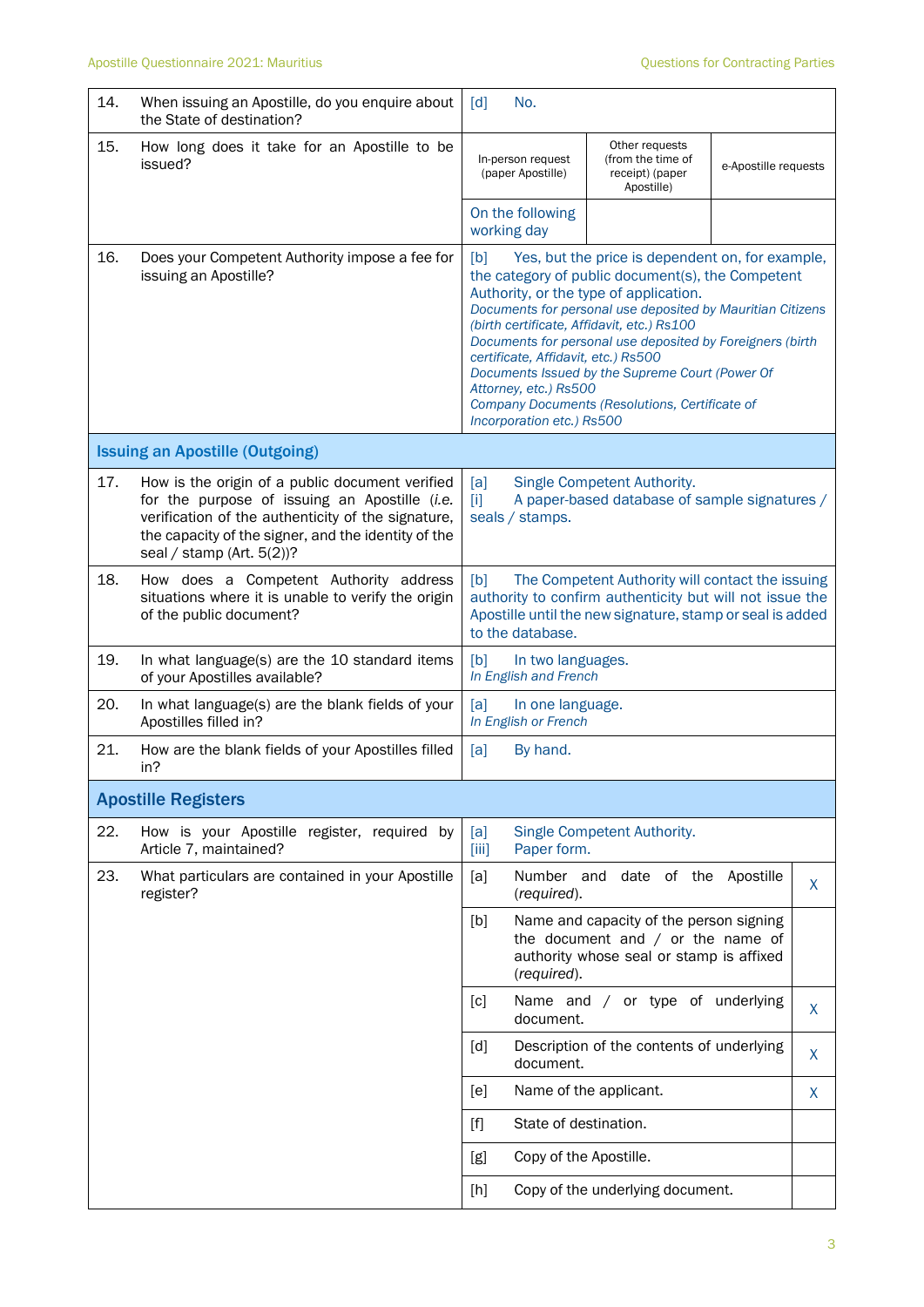|     |                                                                                                                                                                                                | $[1]$ | Other.<br><b>Receipt Number</b><br>Amount paid per document<br>Registration Number issued to the document<br>The name, telephone number and signature of the<br>person collecting the document | X |
|-----|------------------------------------------------------------------------------------------------------------------------------------------------------------------------------------------------|-------|------------------------------------------------------------------------------------------------------------------------------------------------------------------------------------------------|---|
| 24. | Is there a limit to how long records can be<br>retained on the Apostille register?                                                                                                             | [d]   | No.                                                                                                                                                                                            |   |
| 25. | If your register is not publicly accessible, how<br>frequently do your Competent Authorities<br>receive requests to verify an Apostille they have<br>issued in the register?                   | [a]   | Never.                                                                                                                                                                                         |   |
|     | <b>Technology &amp; the e-APP</b>                                                                                                                                                              |       |                                                                                                                                                                                                |   |
| 26. | Under your internal law, do you recognise<br>electronic / digital signatures as functionally<br>equivalent to handwritten signatures (i.e. can a<br>public document be signed electronically)? | [a]   | Yes.<br>Name of Legislation: Electronic Transactions Act 2000<br>Date of entry into force: With effect form 1st August 2001                                                                    |   |
| 27. | Under your internal law, are public documents<br>executed, or able to be executed, in electronic<br>form (whether or not they are to be used abroad<br>under the Convention)?                  | [a]   | Yes.                                                                                                                                                                                           |   |
|     | For Parties that answered yes to Q27.                                                                                                                                                          | [a]   | All public documents.                                                                                                                                                                          |   |
|     | 27.1. What categories of public documents are<br>executed, or able to be executed, in electronic<br>form (whether or not they are to be used abroad<br>under the Convention)?                  | [b]   | Civil status documents (e.g. birth, death<br>marriage<br>certificates)<br>and<br>and<br>certificates of non-impediment.                                                                        |   |
|     |                                                                                                                                                                                                | [c]   | Other<br>administrative<br>documents<br>(including decisions from administrative<br>tribunals or decision-making bodies).                                                                      |   |
|     |                                                                                                                                                                                                | [d]   | Extracts from commercial registers and<br>other registers.                                                                                                                                     |   |
|     |                                                                                                                                                                                                | [e]   | Notarial authentications of signatures.                                                                                                                                                        |   |
|     |                                                                                                                                                                                                | $[f]$ | Other notarial acts.                                                                                                                                                                           |   |
|     |                                                                                                                                                                                                | [g]   | Diplomas<br>education<br>other<br>and<br>documents.                                                                                                                                            |   |
|     |                                                                                                                                                                                                | [h]   | Court documents, including judgments.                                                                                                                                                          |   |
|     |                                                                                                                                                                                                | $[1]$ | Patents or other documents pertaining to<br>intellectual property rights.                                                                                                                      |   |
|     |                                                                                                                                                                                                | [j]   | Documents relating to adoptions.                                                                                                                                                               |   |
|     |                                                                                                                                                                                                | [k]   | Translations.                                                                                                                                                                                  |   |
|     |                                                                                                                                                                                                | $[1]$ | Medical or health certificates.                                                                                                                                                                |   |
|     |                                                                                                                                                                                                | [m]   | Criminal records.                                                                                                                                                                              |   |
|     |                                                                                                                                                                                                | [n]   | Import or export licences.                                                                                                                                                                     |   |
|     |                                                                                                                                                                                                | [0]   | Certificates of origin.                                                                                                                                                                        |   |
|     |                                                                                                                                                                                                | [p]   | Certificates of conformity.                                                                                                                                                                    |   |
|     |                                                                                                                                                                                                | [q]   | Other.<br>Documents issued by the Registrar of Companies                                                                                                                                       | X |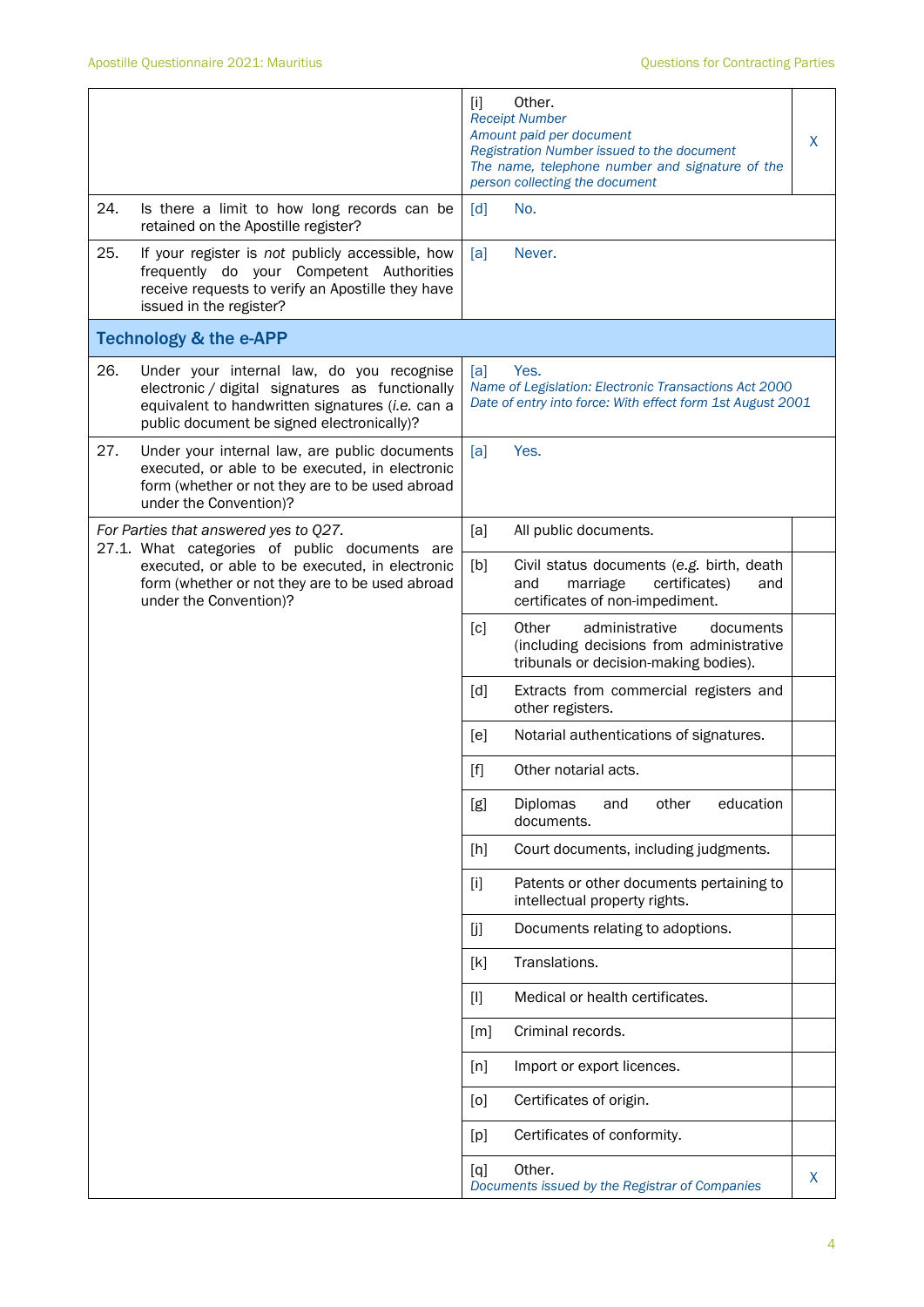|                                                                                                                                   | For Parties that answered yes to Q27.<br>27.2. Approximately what percentage of your public<br>documents are originally executed in electronic<br>form (whether or not they are to be used abroad<br>under the Convention)? | 10%                                                                                                                                 |                                                                                                                                                                                                                                                     |    |
|-----------------------------------------------------------------------------------------------------------------------------------|-----------------------------------------------------------------------------------------------------------------------------------------------------------------------------------------------------------------------------|-------------------------------------------------------------------------------------------------------------------------------------|-----------------------------------------------------------------------------------------------------------------------------------------------------------------------------------------------------------------------------------------------------|----|
| 28.                                                                                                                               | Do you issue e-Apostilles?                                                                                                                                                                                                  | [b]<br>$[1]$                                                                                                                        | No.<br>We are studying the use of e-Apostilles and plan<br>to implement the e-Apostille component.<br>The matter has been discussed following our participation at<br>the 11th International Forum on the electronic apostille<br>programme (e-APP) |    |
|                                                                                                                                   | For Parties that answered no to Q28.                                                                                                                                                                                        | [a]                                                                                                                                 | Internal law limitations.                                                                                                                                                                                                                           | X  |
|                                                                                                                                   | 28.1. What challenges are you facing that may prevent<br>you from implementing the e-Apostille?                                                                                                                             | [b]                                                                                                                                 | Judicial or administrative structure.                                                                                                                                                                                                               |    |
|                                                                                                                                   |                                                                                                                                                                                                                             | [c]                                                                                                                                 | Implementation challenges (e.g. lack of<br>resources, lack of infrastructure).                                                                                                                                                                      | X  |
|                                                                                                                                   |                                                                                                                                                                                                                             | [d]                                                                                                                                 | Cost.                                                                                                                                                                                                                                               |    |
|                                                                                                                                   |                                                                                                                                                                                                                             | [ <sub>e</sub> ]                                                                                                                    | System interoperability / compatibility.                                                                                                                                                                                                            | X  |
|                                                                                                                                   |                                                                                                                                                                                                                             | $[f]$                                                                                                                               | Security concerns.                                                                                                                                                                                                                                  | X  |
|                                                                                                                                   |                                                                                                                                                                                                                             | [g]                                                                                                                                 | Other.                                                                                                                                                                                                                                              |    |
| For Parties that answered no to Q28.<br>28.2. How do you issue an Apostille for a public<br>document executed in electronic form? |                                                                                                                                                                                                                             | [b]<br>By paper Apostille, attached to a hard copy of the<br>electronic public document.                                            |                                                                                                                                                                                                                                                     |    |
| 29.                                                                                                                               | Are your authorities<br>equipped to<br>accept<br>incoming e-Apostilles?                                                                                                                                                     | No.<br>$\lceil c \rceil$<br>The Apostille Section is not equipped with the resources to<br>verify the authenticity of e-Apostilles. |                                                                                                                                                                                                                                                     |    |
| 30.                                                                                                                               | Do you maintain an e-Register?                                                                                                                                                                                              | [b]<br>ТiТ                                                                                                                          | No.<br>We are studying the use of an e-Register and<br>plan to implement the e-Register component.                                                                                                                                                  |    |
|                                                                                                                                   | For Parties that answered no to Q30.                                                                                                                                                                                        | [a]                                                                                                                                 | Internal law limitations.                                                                                                                                                                                                                           | X  |
|                                                                                                                                   | 30.1. What challenges are you facing that may prevent<br>you from implementing the e-Register?                                                                                                                              | [b]                                                                                                                                 | Judicial or administrative structure.                                                                                                                                                                                                               |    |
|                                                                                                                                   |                                                                                                                                                                                                                             | [c]                                                                                                                                 | Implementation challenges (e.g. lack of<br>resources, lack of infrastructure).                                                                                                                                                                      | X. |
|                                                                                                                                   |                                                                                                                                                                                                                             | [d]                                                                                                                                 | Cost.                                                                                                                                                                                                                                               |    |
|                                                                                                                                   |                                                                                                                                                                                                                             | [e]                                                                                                                                 | System interoperability / compatibility.                                                                                                                                                                                                            | X  |
|                                                                                                                                   |                                                                                                                                                                                                                             | $[f]$                                                                                                                               | Security concerns.                                                                                                                                                                                                                                  | X  |
|                                                                                                                                   |                                                                                                                                                                                                                             | [g]                                                                                                                                 | Other.                                                                                                                                                                                                                                              |    |
| 31.                                                                                                                               | Have you been in contact with other Competent<br>Authorities that operate an e-APP component<br>and exchanged information and / or relevant<br>experience?                                                                  | [a]                                                                                                                                 | Yes.                                                                                                                                                                                                                                                |    |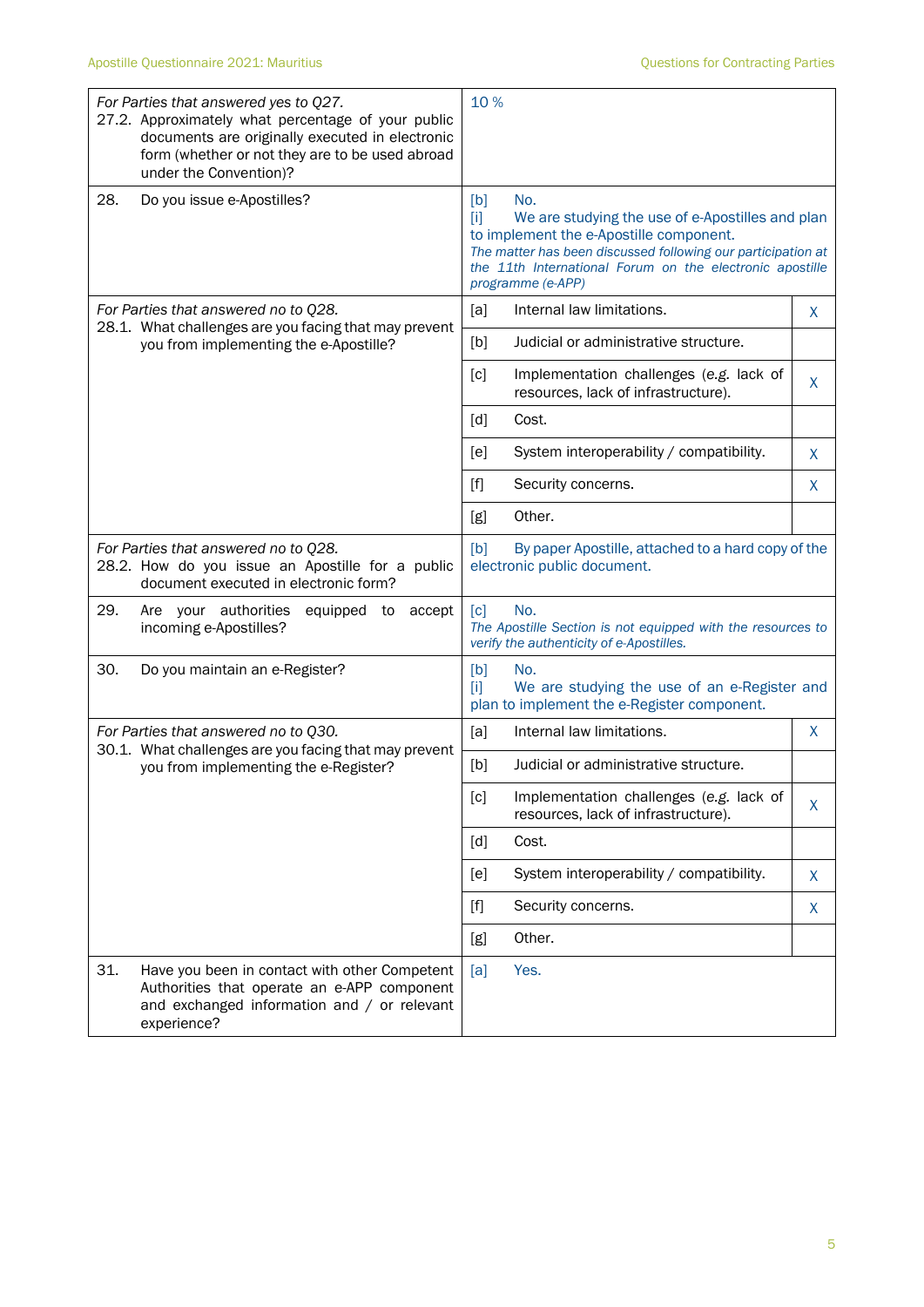$\overline{\phantom{a}}$ 

Ī

| <b>Issues with Apostilles</b> |                                                                                                                                                          |       |                                                                                                     |   |  |
|-------------------------------|----------------------------------------------------------------------------------------------------------------------------------------------------------|-------|-----------------------------------------------------------------------------------------------------|---|--|
| 32.                           | Has an Apostille <i>issued</i> by your Competent<br>Authority ever been refused by the authorities of<br>another Contracting Party on the following      | [a]   | Form requirements (e.g. square-shaped,<br>sides of at least nine centimetres, border,<br>ink, etc). |   |  |
|                               | grounds:                                                                                                                                                 | [b]   | The manner in which the Apostille was<br>affixed / attached to the underlying<br>document.          |   |  |
|                               |                                                                                                                                                          | [c]   | The Apostille was not signed.                                                                       |   |  |
|                               |                                                                                                                                                          | [d]   | of<br>the<br>standard<br>One<br>or<br>more<br>informational items were not filled in.               |   |  |
|                               |                                                                                                                                                          | [e]   | The Apostille was in electronic form (an<br>e-Apostille).                                           |   |  |
|                               |                                                                                                                                                          | [f]   | The underlying public document was in<br>electronic form.                                           |   |  |
|                               |                                                                                                                                                          | [g]   | The underlying public document had<br>expired / was not issued within a certain<br>timeframe.       |   |  |
|                               |                                                                                                                                                          | [h]   | The underlying document was not a<br>public document under the law of the<br>destination.           |   |  |
|                               |                                                                                                                                                          | $[1]$ | Other.                                                                                              |   |  |
|                               |                                                                                                                                                          | [j]   | Unknown.                                                                                            |   |  |
|                               |                                                                                                                                                          | [k]   | No / Not applicable.                                                                                | X |  |
| 33.                           | Has your Competent Authority ever been<br>requested by external Competent Authorities to<br>certify or confirm your procedure for issuing<br>Apostilles? | [b]   | No.                                                                                                 |   |  |
| 34.                           | Has an Apostille received by your authorities<br>ever been refused on the following grounds:                                                             | [a]   | The issuing State was not a Contracting<br>Party to the Apostille Convention.                       |   |  |
|                               |                                                                                                                                                          | [b]   | Form requirements (e.g. square-shaped,<br>sides of at least nine centimetres, border,<br>ink, etc). |   |  |
|                               |                                                                                                                                                          | [c]   | The manner in which the Apostille was<br>affixed / attached to<br>underlying<br>the<br>document.    |   |  |
|                               |                                                                                                                                                          | [d]   | The Apostille was not signed.                                                                       |   |  |
|                               |                                                                                                                                                          | [e]   | of<br>One<br>the<br>standard<br>or<br>more<br>informational items were not filled in.               |   |  |
|                               |                                                                                                                                                          | $[f]$ | The Apostille was in electronic form (an<br>e-Apostille).                                           |   |  |
|                               |                                                                                                                                                          | [g]   | The underlying public document was in<br>electronic form.                                           |   |  |